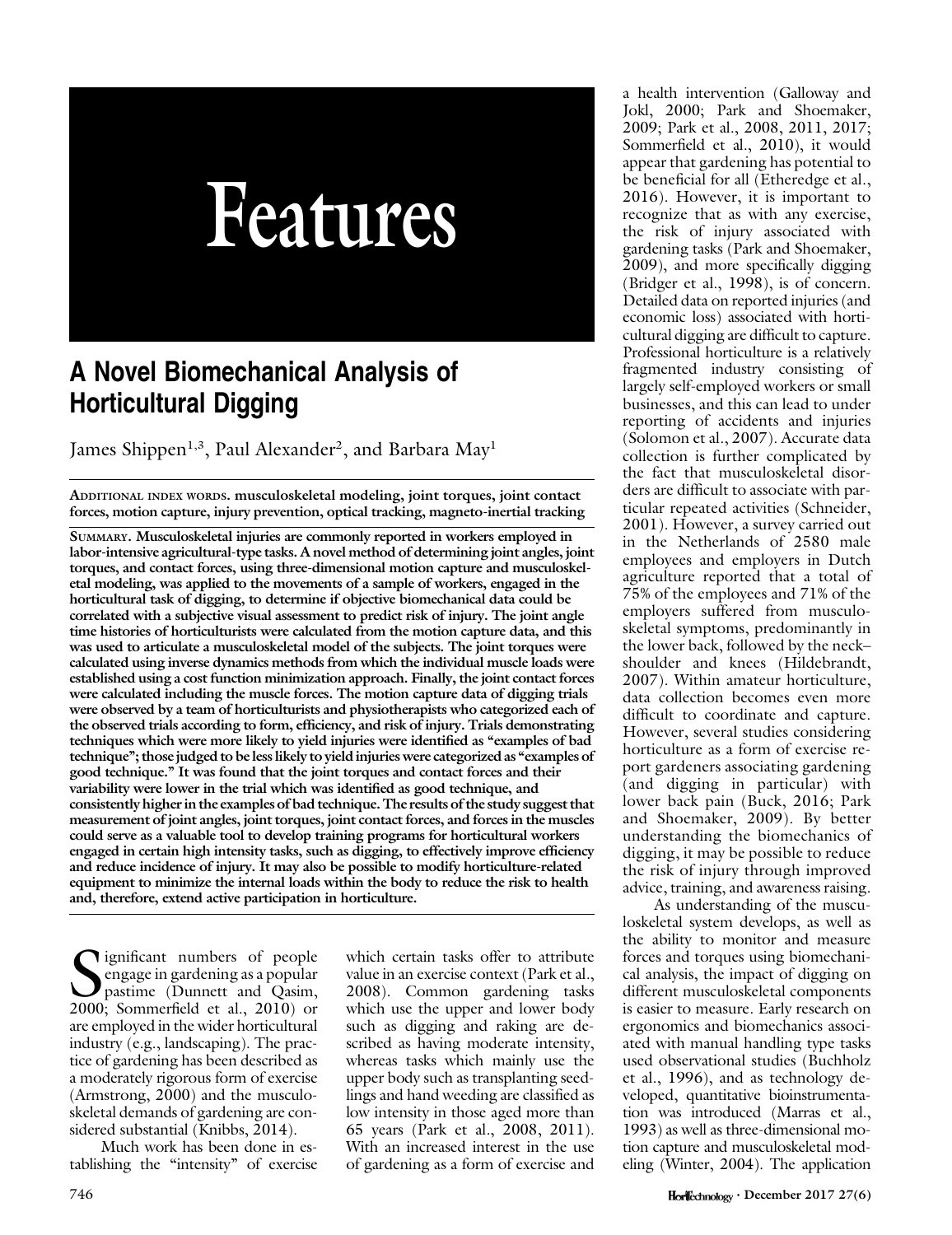of biomechanical analysis in the measurement of clinical gait is now a mature procedure (Patrick, 1991). Accordingly, the quality and validity of the data has enabled its use in pre- and postoperative evaluation (Perron et al., 2000) and for non-invasive anthropometric measurement (Shippen and Ashford, 2003).

More recently, biomechanical analysis was adopted by sports studies to objectively measure performance and compare actions between athletes to optimize performance and to develop techniques which minimize the risk of injury. Examples of applications include weight lifting (Lauder and Lake, 2008), throwing events (Nissen et al., 2007), wheelchair tennis (Reid et al., 2007), cycling, rowing, track and field events (Tilp et al., 2008), and boxing (Filimonov et al., 1983). Moreover, there is evidence that high joint torques have a positive correlation with injury risk (Sun et al., 2015).

Horticulture is also suitable for analysis where the primary objectives may be injury avoidance and increasing the efficiency of the participant in gardening tasks. Abnormal patterns of gardening movement may be selfsustaining and reinforced over time by repetition and be the cause of potential injury risk. It is known that muscle fatigue reduces the force capabilities of a muscle (Lieber and Friden, 1988) and that excessive force magnitudes or repetitious forces may surpass the capacity and recovery limits of muscles which may result in fatigue or injury. Medical and healthcare practitioners therefore need to understand the kinematics and kinetics of gardening movement to enable them to facilitate improvement of movement performance, reduce or prevent injury, or if injuries are present, to identify a therapeutic regime to support rehabilitation (Lehmkuhl and Smith, 1988).

We would like to thank Leslie McBride, Sean Lowton-Smith, Leigh Hunt, Rebekah Mealey, and Nick Morgan for their contribution to the assessment of the trials.

<sup>1</sup>Centre for Mobility and Transport, Coventry University, Coventry, CV1 5FB, United Kingdom

2 Royal Horticultural Society, Wisley, Woking, GU23 6QB, United Kingdom

3 Corresponding author. E-mail: j.shippen@coventry. ac.uk.

This is an open access article distributed under the CC BY-NC-ND license (http://creativecommons.org/ licenses/by-nc-nd/4.0/).

doi: 10.21273/HORTTECH03800-17

To undertake a biomechanical analysis of a horticultural action requires data about the movement of the subject, or subjects, and the external forces being applied on them. Forces are pushes and pulls which cause an object to accelerate unless restrained by counteracting forces. Torques are the rotational equivalent of forces; torques cause objects to rotate (Serway and Jewett, 2003). For example, to drive a screw into wood, the hand applies a torque to the screwdriver which applies a torque to the screw; the body moves due to the locomotor muscles around the body applying torques at the joints. Biomechanical analysis can assist in the understanding of the forces and torques at work within the gardener's body during horticultural tasks (Shippen and May, 2012).

The three-dimensional movement of the subject is typically measured in one of two ways: optical tracking or magneto-inertial tracking. Optical tracking requires the attachment of retro-reflective markers to the subject in the Helen Hayes marker set (Hallemans et al., 2005.) at anatomical landmarks (Fig. 1A shows an example of an optical tracking system). The subject is then surrounded by numerous cameras, typically 12–15. Attached to each camera is a light source and the camera records the motion of the markers by observing the reflected light (the subject is not seen). Each camera produces a two-dimensional image of the scene; however, by combining multiple images from the differing locations of all of the cameras, a three-dimensional representation can be constructed. Optical tracking has the advantage of measuring absolute positions with a high level of accuracy, normally better than  $\pm 1$  mm. However, the disadvantages of optical tracking include a sensitivity to high ambient light (often excluding working outside) and a requirement for

extensive post-processing after the data collection to clean the data.

Magneto-inertial tracking requires the attachment of sensors to segments of the body, typically 17 segments (Shippen and May, 2016). Figure 1B shows an example of a magneto-inertial system. Within each sensor are three linear accelerometers, three gyroscopes, and three magnetometers. Doubly integrating the linear acceleration returns linear displacement and integrating the angular velocity from the gyroscopes returns the orientation of the segment. The linear and angular drifts inherent in the integrations can be removed using the magnetometers, gravitational direction, and contact conditions (Karatsidis et al., 2017). The measurement of absolute position is not as good using magneto-inertial as it is with optical tracking. However, magneto-inertial tracking has the major advantage in a horticultural setting of being able to be used outside.

Digging is taken as an exemplar of an activity suitable for biomechanical analysis in the identification of techniques and postures which can be advantageous and disadvantageous for the maintenance of optimal health. Although the ergonomics of manual handling and the impact of power tools, and in some cases manually powered tools, have been studied, little work has been done on digging and its suggested detrimental effects on the musculoskeletal system of the user, specifically the lower back (Bridger et al., 1997, 1998). The purpose of this study is to apply motion capture techniques and novel musculoskeletal modeling techniques commonly used in clinical and sporting environments to analyze the loads in the joints and muscles of gardeners. By focusing on digging initially, this research will examine a common gardening task that is considered to be of moderate intensity and perceived to be potentially harmful to the body.

| Units                                 |           |             |                                       |
|---------------------------------------|-----------|-------------|---------------------------------------|
| To convert U.S. to SI,<br>multiply by | U.S. unit | SI unit     | To convert SI to U.S.,<br>multiply by |
| 0.3048                                | ft        | m           | 3.2808                                |
| 3.7854                                | gal       | L           | 0.2642                                |
| 25.4                                  | inch(es)  | mm          | 0.0394                                |
| 0.4536                                | lb        | kg          | 2.2046                                |
| 4.4482                                | lbf       | N           | 0.2248                                |
| 1.3558                                | lbf ft    | $N \cdot m$ | 0.7376                                |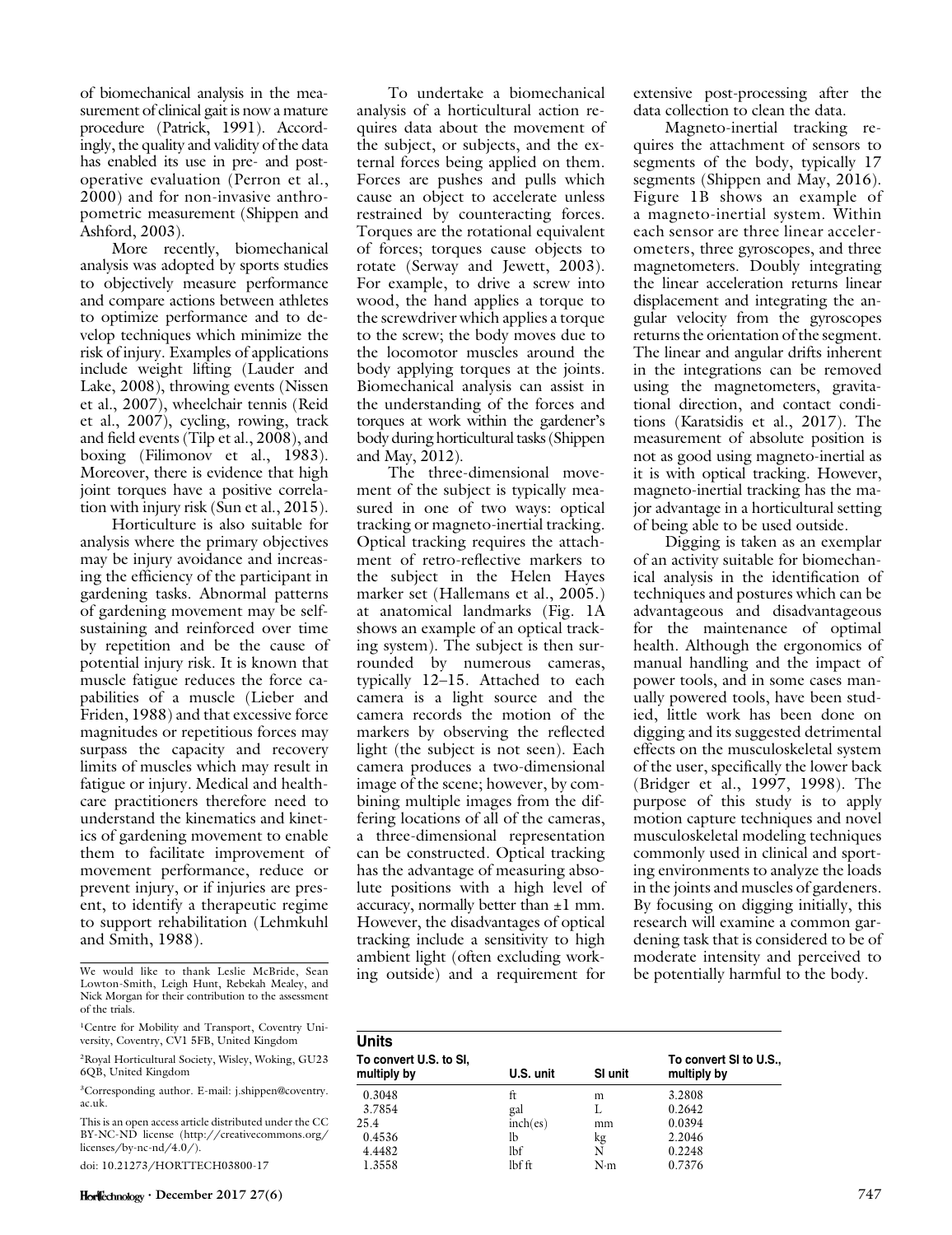#### Materials and methods

The torques that occur at the joints during any activity can be calculated using inverse dynamics techniques (Crowninshield et al., 1978). For an open loop hierarchy, the calculation of the torques at the joints can be obtained from

$$
T = \sum_{i=1}^{n} I_i \alpha_i + \sum_{i=1}^{n} (r_i \times (f_i - m_i \, \alpha_i)).
$$
 [1]

where  $T$  is the torque vector at the joint;  $n$  is the number of segments distal to the joint;  $I_i$  is the inertia tensor of the ith segment distal to the joint;  $\alpha_i$  is the angular acceleration vector of the *i*th segment distal to the joint;  $r_i$  is the position vector of the ith segment distal to the joint relative to the joint;  $f_i$  is the external force applied to the *i*th segment distal to the joint;  $m_i$  is the scalar mass of the *i*th segment distal to the joint; and  $x_i$ is the acceleration of the *i*th segment distal to the joint in the global coordinate system.

The force of constraint at the joint is

$$
F = \sum_{i=1}^{n} (f_i - m_i x_i) \qquad [2]
$$

where  $F$  is the force of constraint vector at the joint.

The external forces which act on the subject normally occur between the person and the tools which are being used in the task. The measurement of these forces generally requires the introduction of a force transducer into the tool. However, there are some tasks for which the force can be readily calculated (e.g., lifting a known weight of soil on a spade).

The torques at the joints were generated by the contraction of the muscles which cross the joint (Fig. 2A). Eq. [1] was used to calculate the torques occurring at the joints of the body during arbitrary horticultural tasks and Eq. [2] yielded the joint contact forces. However, there is no unique solution for the load distributions within the muscles. This is because there are  $\approx 50$  torques at the major joints within the body. There are also  $\approx 600$  locomotor muscles (the muscles which cause voluntary movement of the body) which can potentially lead to an infinite number of solutions. This can be demonstrated by considering that simultaneous tensing of antagonistic muscles can cause no motion (e.g., the quadriceps which extend the knee and the hamstrings which flex the knee). Hence, the relaxed and tensed muscle tensions are both valid solutions to the force distribution problem.

To obtain a unique solution to the muscle force distribution problem, an assumption is made about how the neurological system configures the loads within the body. The assumption is that the body tries to generate the observed motion using the minimal possible muscle force (Shippen and May, 2010). This assumption is physiologically justified by noting that this strategy minimizes fatigue (Erdemir et al., 2007). This assumption is quantified as a cost

function of the sum of the square of the muscle activations, where the muscle activation is defined as the instantaneous muscle force divided by the maximum isometric muscle force; i.e., the maximum force a stationary muscle can produce. By minimizing the cost function, the muscle force distribution can be calculated (Fig. 2B).

Once the muscle force distribution is established, the total force between the bones meeting at a joint, the joint contact force, can be calculated as the vectorial sum of the forces of constraint and the forces of all of the muscles crossing the joint (Fig. 2C). The energy demand of each muscle can be calculated as the integral of the muscle force with respect to contraction displacement and the power as the integral of muscle force



Fig. 1. Three-dimensional motion-capture systems used during digging trials [optical tracking (A), magneto-inertial (B)].



Fig. 2. Examples of torques, muscles forces, and joint contact forces that occur within the body during digging [joint torques  $(A)$ , muscle forces  $(B)$ , joint contact forces  $(C)$ ].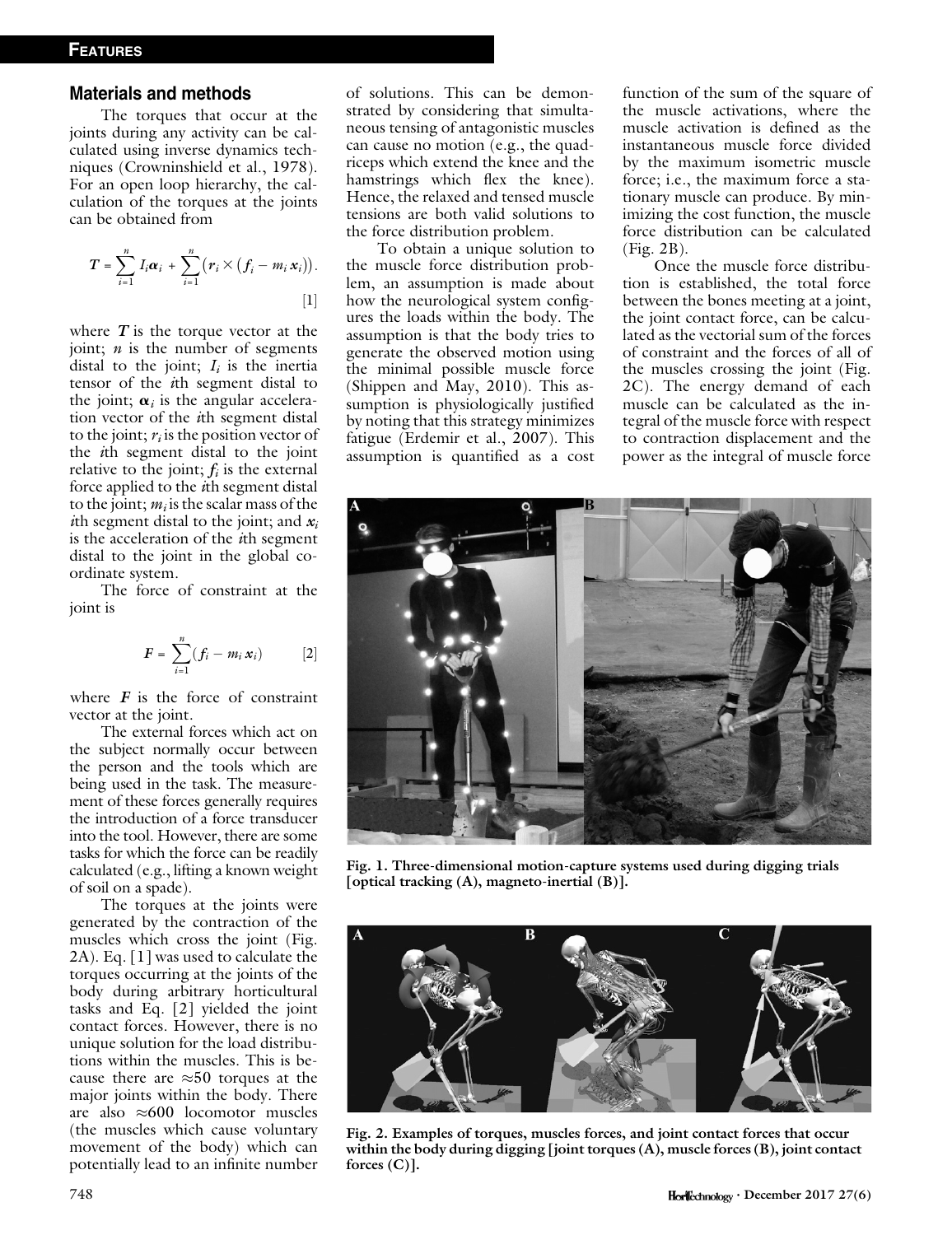with respect to contraction velocity. The whole body energy demand and power needed for the task is the summation across all of the locomotor muscles. All the data collected were then analyzed using Biomechanics of Bodies (BoB-Biomechanics, 2016) analysis code written in MAT-LAB (MathWorks, Natick, MA) a general purpose numerical analysis environment.

As a demonstration of the aforementioned methods, the loads and torques occurring within the joints and muscles of the body were calculated during digging using an inverse dynamics and cost function minimization. A 12-camera optical tracking system (MX40: Vicon Motion Systems, Oxford, UK) was used to measure the movement of 15 subjects [mean  $(\pm$  sD)  $age = 36 \pm 13$  years, age range =  $20 - 72$ years; mean height =  $1.72 \pm 0.07$  m, height range = 1.58-1.81 m; mean experience =  $15 \pm 13$  years, experience range = 1–50 years; eight male, seven female]. Each subject undertook two trials; each trial consisted of digging out three spade loads of soil and placing them in a pile to one side, resulting in 30 trials in total. These trials were undertaken in the laboratory to utilize the more accurate optical tracking motion capture system. To recreate typical and consistent soil conditions, each subject undertook the task while standing in a large container  $(1.25 \times 1.25 \times$ 0.8 m) that allowed full freedom of movement. The container was filled with 1000 L of clay loam soil (35% clay, 35% silt, and 30% sand), and before each subject performed the task, the same member of the supervisory team heeled the soil down in the container to maintain realistic and consistent soil conditions between the digging trials. The task was defined as digging rather than shovelling as it required the subjects to break up and move soil while shovelling tends to only require moving soil (Bridger et al., 1997).

Each subject was asked to dig using a standard UK-style spade with a slightly curved tip and concave blade (Spear and Jackson, Sheffield, UK). This tool is sold as a "digging spade." It has a shaft (top of handle to top of spit) length 730 mm, spit dimensions  $180 \times 290$  mm, and weight 2.2 kg. The motion data recorded from the three-dimensional motion capture were used to calculate the time histories of the angles of the major locomotor joints. These joint angles were then used to articulate a musculoskeletal model; hence, the height of the subjects was implicitly normalized to a constant. The external forces during lifting the soil were based on the assumption of moving 10 kg of soil on the spit of the spade.

The identity of the subjects was anonymized using the musculoskeletal model for visualization of the 30 trials which were subsequently examined by a team of four horticulturists and two physiotherapists. The horticulturists and physiotherapists separately reviewed the movement exhibited in all the trials and ranked their relative actions. The team agreed on one trial as an exemplar of good technique against performance criteria of high horticultural and physiological efficiency and low potential injury risk. The team also agreed on one trial which was felt to

be horticulturally and physiologically inefficient and demonstrated a high potential injury risk. The former was labeled "good" and the latter was labeled "bad" and these movements were subjected to inverse dynamics analysis.

### Results

Postures observed during the trials which were identified as examples of good and bad techniques by the team of horticulturists and physiotherapists are illustrated in Fig. 3A and B. The activations of the muscles are color-coded: a green muscle has low activation and a red muscle has a high activation with a continuum in between.

JOINT TORQUES. Using Eq. [1], the joint torques were calculated at both shoulders and in the lumbar region of the back for the examples of both good and bad technique in digging. The subjects in both the good technique example and bad



Fig. 3. Examples of postures assessed to be good and bad postures using biomechanical analysis [good posture (A), bad posture (B)].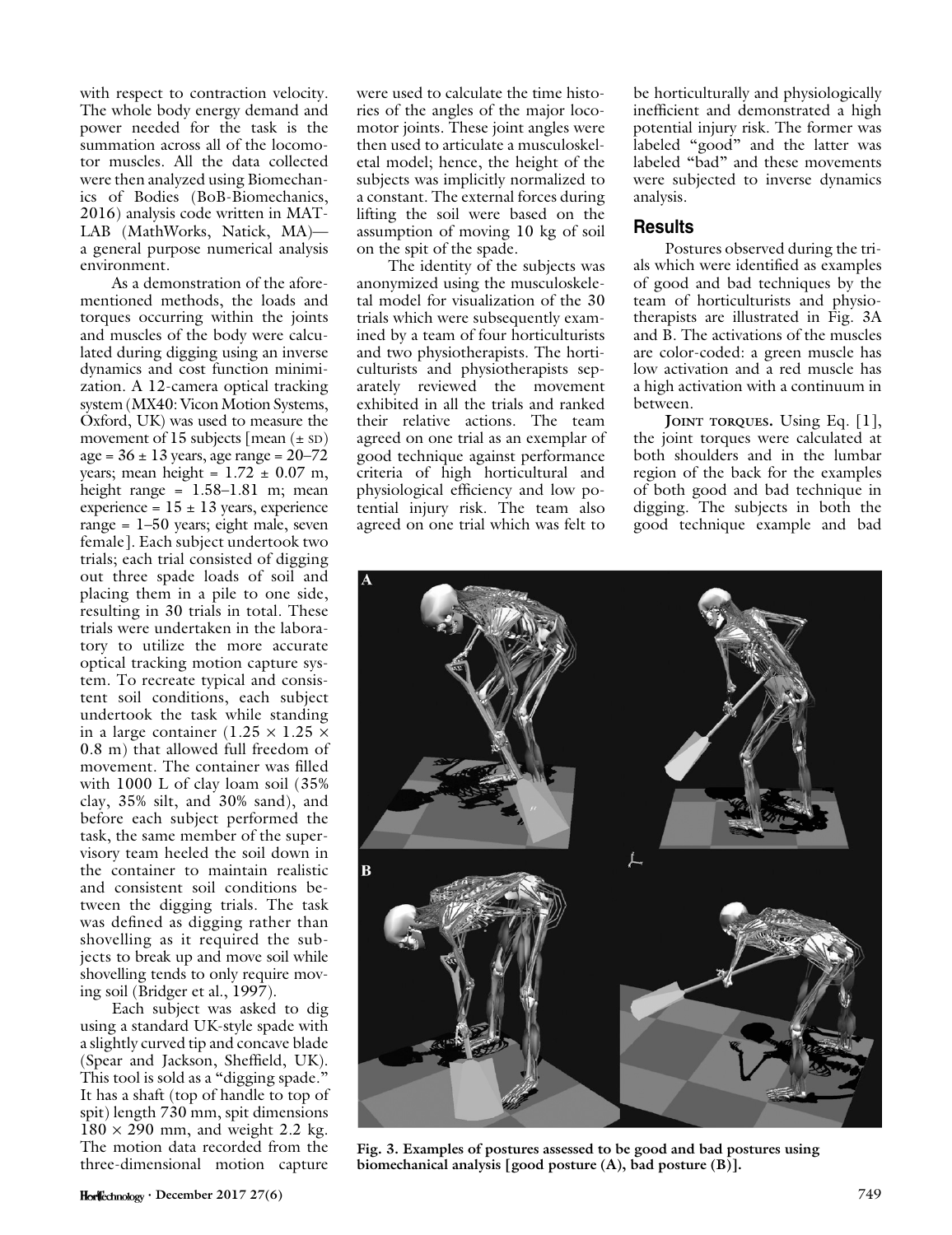technique example were right handed and placed their left hand close to the spade's spit. Therefore, during the lifting of the soil, most of the weight was carried by the left hand and arm, and this resulted in larger torques occurring in the left rather than the right shoulder. The peak torque in the left shoulder was 32% higher for the bad trial when compared with the good trial (Fig. 4A), and the pattern for the three repetitions was much more consistent in the good trial when compared with the bad trial. In the right shoulder, the peak torque was 15% higher in the bad when compared with that in the good trial (Fig. 4B), and the pattern was again more consistent across the three repetitions in the good trial, although the bad trial was not as inconsistent as in the left shoulder. The peak torque

in the lumbar region of the back was 54% higher for the bad trial in comparison with the good trial (Fig. 4C). Interestingly, the consistency of the pattern across the three repetitions was better for the good trial and slightly less consistent for the bad trial.

JOINT FORCES. Eq. [2] was used to calculate the constraint forces at the shoulder and in the lumbar region. The forces occurring in the muscles which cross these joints were then vectorially added to the constraint forces to calculate the total joint contact force (Fig. 5). The left shoulder contact force (Fig. 5A) for the bad trial was 30% higher than the good trial, and the pattern for the three repetitions was much more consistent in the good trial than the bad trial. For the right shoulder (Fig. 5B), the contact force was 212%

higher in the bad trial when compared with the good trial, but this was an exceptional event and generally the forces are similar. The pattern for the three repetitions was again much more consistent in the good trial than in the bad trial. The lumbar contact force (Fig. 5C) was 47% larger for the bad trial when compared with the good trial, and again the consistency of the pattern across the three repetitions was higher for the good trial and inconsistent in the bad trial. These results are specific to the subjects studied in the trials and the small number of subjects limits the generalization of these results.

#### **Discussion**

It was found that the approach of applying inverse dynamics methods, followed by cost function minimization,



Fig. 4. Comparison of torques for good and bad trials rated on whole body score [left shoulder torque (A), right shoulder torque (B), lumber torque (C)];  $1 \text{ N}\cdot\text{m} = 0.7376$  lbf ft.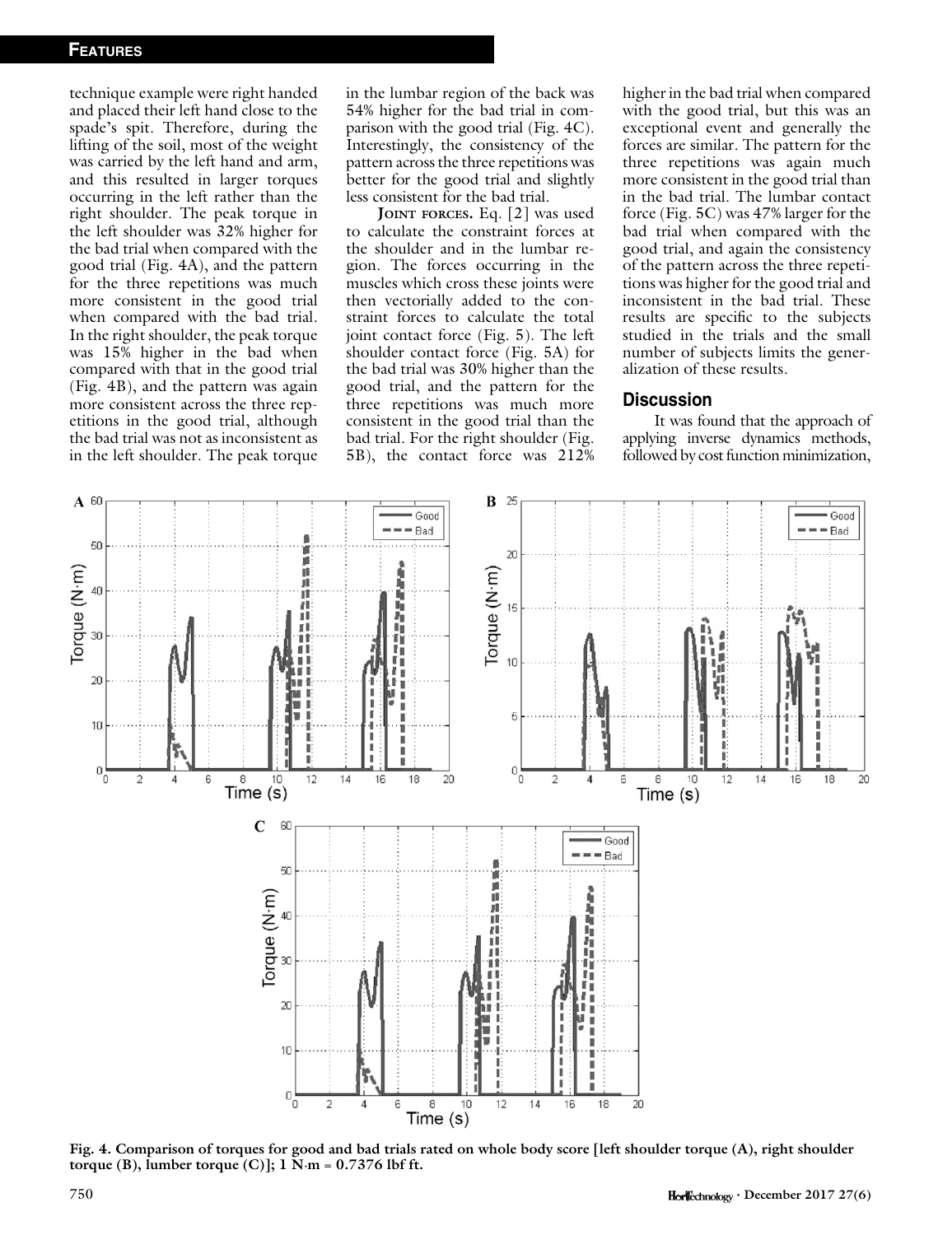

Fig. 5. Comparison of forces for good and bad trials rated on whole body score [left shoulder force (A), right shoulder force (B), lumber force  $(C)$ ]; 1 N = 0.2248 lbf.

was a practical technique to calculate the torques and joint contact forces within the joints and muscles of the body during typical horticultural digging tasks.

The modest external force of lifting 10 kg of soil (about 100 N) resulted in a peak force of 3410 N in the left shoulder joint (glenohumeral) and the intervertebral force was 4744 N in the lumbar region (L4/L5). These large internal forces occurred because the weight of the soil was acting at a distance comparable to a meter, whereas the muscles were acting at a lever arm comparable with millimeters. For a given torque, as the lever arm decreases, the required force proportionately increases, and these muscle forces act to increase the joint contact forces. Habitually large joint contact forces

are associated with an increased risk of degenerative joint diseases such as osteoarthritis (Varady et al., 2015).

Peak forces and torques were higher in both shoulders and the lumbar back in the trial assessed to be an example of bad technique by the horticulturists and physiotherapists, when compared with the example of good efficient technique. There was also greater variability in the force and torque patterns for the bad trial relative to the good trial. It is suggested that the assessors are implicitly observing these metrics and basing their rating of the efficiency and injury risk of the action on these performance indicators.

This study explored the potential for biomechanics to contribute toward the understanding of low-risk and high-risk body positioning (or

style) in relation to horticultural digging. However, it should be noted that biomechanical analysis is susceptible to the introduction of error due to motion measurement artifacts (Peters et al., 2010), muscle modeling (Ditroilo et al., 2011), and the selection of a suitable cost function minimization (Praagman et al., 2006). There were also practical limitations with the approach presented that need to be noted. By examining a range of subjects, the research attempted to establish a mean result; but, different variables such as age (Norton et al., 2010; Park et al., 2008), experience (Bridger et al., 1998), fitness (Hawkins, et al., 2011; Norton et al., 2010), and tool size (Brickell, 1992; Park et al., 2011) could potentially yield subtle differences in results. Further studies focusing on how these variables affect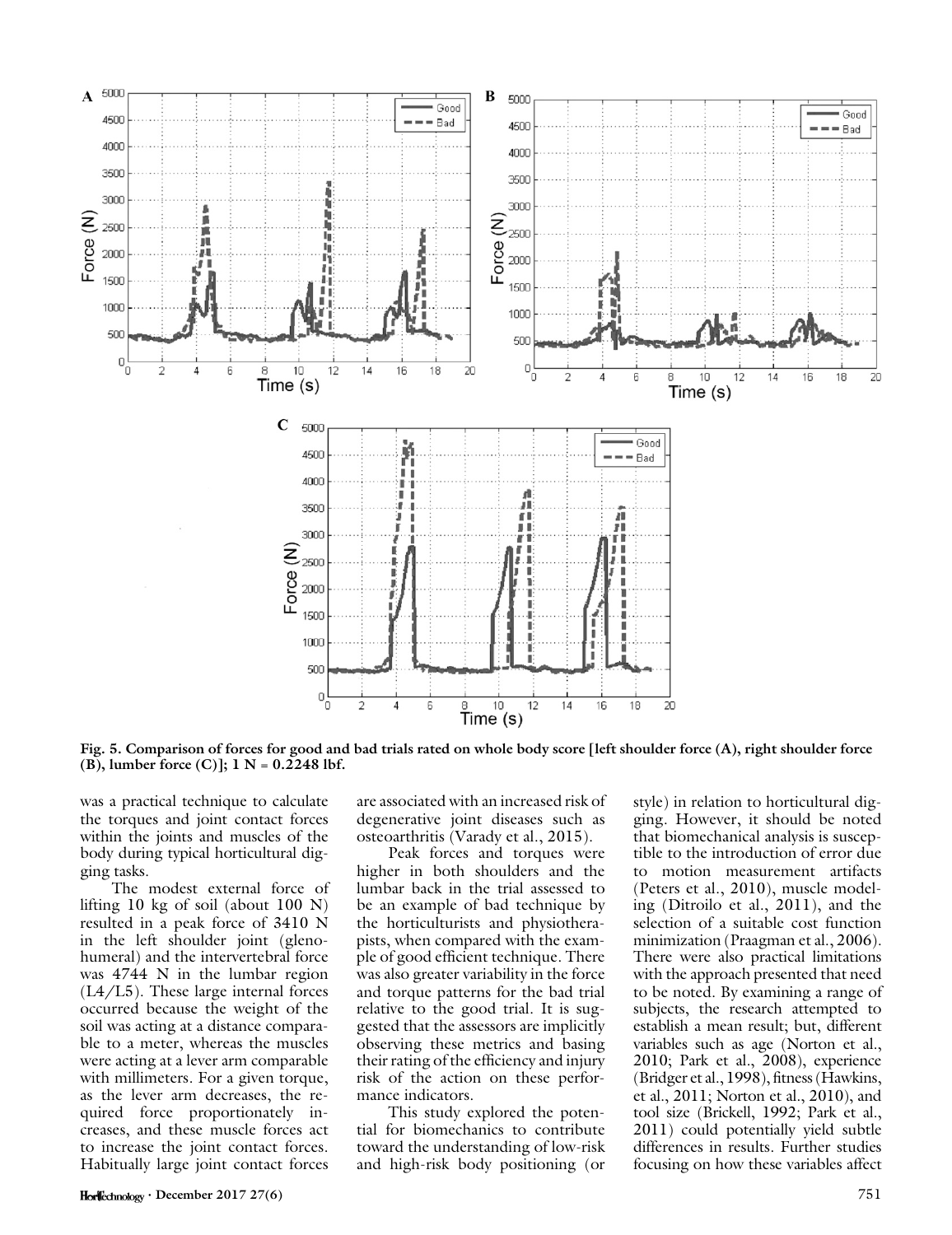the results would be of interest. Similarly, the setup of the experiment introduced practical limitations; e.g., working in the laboratory and using an artificial soil environment made tasking each subject with exactly the same challenge difficult. Similar environmental considerations were described by Park et al. (2011). The subjects were also given space to manoeuvre freely, which in many real-world scenarios may not be the case. To optimize the accuracy of the optical tracking motion capture system in this exploratory research, these limitations were considered acceptable. It is also acknowledged that the profile of gardening experience within the sample of subjects might not be representative of the entire gardening population.

The results presented here would appear to offer an objective approach to enabling safer and more efficient actions to be defined and thus adopted by practitioners through better-informed advice, training, and awareness. In addition to digging, the approach presented here could be applied to other tasks where repeated motions could be damaging to the musculoskeletal system (e.g., hand weeding and pruning).

The results of this study, relating specifically to the task of digging, could potentially benefit both amateur and professional horticulturists. In relation to amateur horticulturists, it is suggested all ages could benefit through increased regular exercise (Park et al., 2013) and older people through extending the practice of gardening into even older age by maintaining fitness and reducing the decline in musculoskeletal function attributed to aging (Galloway and Jokl, 2000; Hawkins et al., 2011; Park et al., 2009). The benefits for professional gardeners include reducing the economic loss through lost work time, worker injuries, and insurance compensation claims. Further work across a wide range of horticultural activities would be of great value and this is currently being researched in collaboration with the Royal Horticultural Society, United Kingdom.

## Literature cited

Armstrong, D. 2000. A survey of community gardens in upstate New York: Implications for health promotion and community development. Health Place 6 (4):319–327.

BoB-Biomechanics. 2016. Biomechanics of bodies (BoB). 13 June 2017. <http:// bob-biomechanics.com>.

Brickell, C.(ed.). 1992. Encyclopedia of gardening. Royal Hort. Soc./Dorling Kindersley, London, UK.

Bridger, R.S., N. Cabion, J. Goedecke, S. Rickard, E. Schabort, C. Westgarth-Taylor, and M.I. Lambert. 1997. Physiological and subjective measures of workload when shovelling with a conventional and twohandled ('levered') shovel. Ergonomics 40(11):1212–1219.

Bridger, R.S., P. Sparto, and W.S. Marras. 1998. Spade design, lumbar motions, risk of low-back injury and digging posture. Occup. Ergon. 1(3):157–172.

Buchholz, B., V. Paquet, L. Punnett, D. Lee, and S. Moir. 1996. PATH: A work sampling-based approach to ergonomic job analysis for construction and other non-repetitive work. Appl. Ergon. 27 (3):177–187.

Buck, D. 2016. Gardens and health: Implications for policy and practice. 24 Apr. 2017. <https://www.kingsfund.org.uk/ sites/files/kf/field/field\_publication\_ file/Gardens\_and\_health.pdf>.

Crowninshield, R.D., R.C. Johnston, J.G. Andrews, and R.A. Brand. 1978. A biomechanical investigation of the human hip. J. Biomech. 11(1–2):75–85.

Ditroilo, M., M. Watsford, A. Murphy, and G. de Vito. 2011. Assessing musculoarticular stiffness using free oscillations: Theory, measurement and analysis. Sports Med. 41(12):1019–1032.

Dunnett, N. and M. Qasim. 2000. Perceived benefits to human well-being of urban gardens. HortTechnology 10  $(1):40-45.$ 

Erdemir, A., S. McLean, W. Herzog, and A.J. van den Bogert. 2007. Model-based estimation of muscle forces exerted during movements. Clin. Biomech. (Bristol, Avon) 22(2):131–154.

Etheredge, C.L., T.M. Waliczek, and J.M. Zajicek. 2016. The influence of gardening activities on self-reported health problems, allergies, and body mass index. HortTechnology 26(6):776–782.

Filimonov, V.I., K.N. Koptsev, Z.M. Husyanov, and S.S. Nazarov. 1983. Means of increasing strength of the punch. J. Strength Cond. Res. 7(6):65–66.

Galloway, M.T. and P. Jokl. 2000. Aging successfully: The importance of physical activity in maintaining health and function. J. Amer. Acad. Orthop. Surg. 8(1):37–44. Hallemans, A., D. De Clercq, B. Otten, and P. Aerts. 2005. 3D joint dynamics of walking in toddlers: A cross-sectional study spanning the first rapid development phase of walking. Gait Posture 22(2):107–118.

Hawkins, J.L., K.J. Thirlaway, K. Backx, and D.A. Clayton. 2011. Allotment gardening and other leisure activities for stress reduction and healthy aging. Hort-Technology 21(5):577–585.

Hildebrandt, V.H. 2007. Musculoskeletal symptoms and workload in 12 branches of Dutch agriculture. J. Ergonomics 38 (12):2576–2587.

Karatsidis, A., G. Bellusci, H.M. Schepers, M. de Zee, M.S. Andersen, and P.H. Veltink. 2017. Estimation of ground reaction forces and moments during gait using only inertial motion capture. Sensors (Basel) 17(1):75.

Knibbs, L.D. 2014. Occupational hazards to the health of professional gardeners. Intl. J. Environ. Health Res. 24(6):580– 589.

Lauder, M. and J. Lake. 2008. Biomechanical comparison of unilateral and bilateral power snatch lifts. J. Strength Cond. Res. 22(3):653–660.

Lehmkuhl, L. and L. Smith. 1988. Brunnstrom's clinical kinesiology. F.A. Davis, Philadelphia, PA.

Lieber, R. and J. Friden. 1988. Selective damage of fast glycolytic muscle fibres with eccentric contraction of the rabbit tibialis anterior. Acta Physiol. Scand. 133 (4):587–588.

Marras, W.S., S.A. Lavender, S.E. Leurgans, S.L. Rajulu, W.G. Allread, F.A. Fathallah, and S.A. Ferguson. 1993. The role of dynamic three-dimensional trunk motion in occupationally-related low back disorders. The effects of workplace factors, trunk position, and trunk motion characteristics on risk of injury. Spine 18 (5):617–628.

Nissen, C., M. Westwell, S. Ounpuu, M. Patel, J. Tate, K. Pierz, J. Burns, and J. Bicos. 2007. Adolescent baseball pitching technique: A detailed three-dimensional biomechanical analysis. Med. Sci. Sports Exerc. 39(8):1347–1357.

Norton, K., L. Norton, and D. Sadgrove. 2010. Position statement on physical activity and exercise intensity terminology. J. Sci. Med. Sport 13(5):496–502.

Park, S.A., A.Y. Lee, H.G. Park, K.C. Son, D.S. Kim, and W.L. Lee. 2017. Gardening intervention as a low- to moderateintensity physical activity for improving blood lipid profiles, blood pressure, inflammation, and oxidative stress in